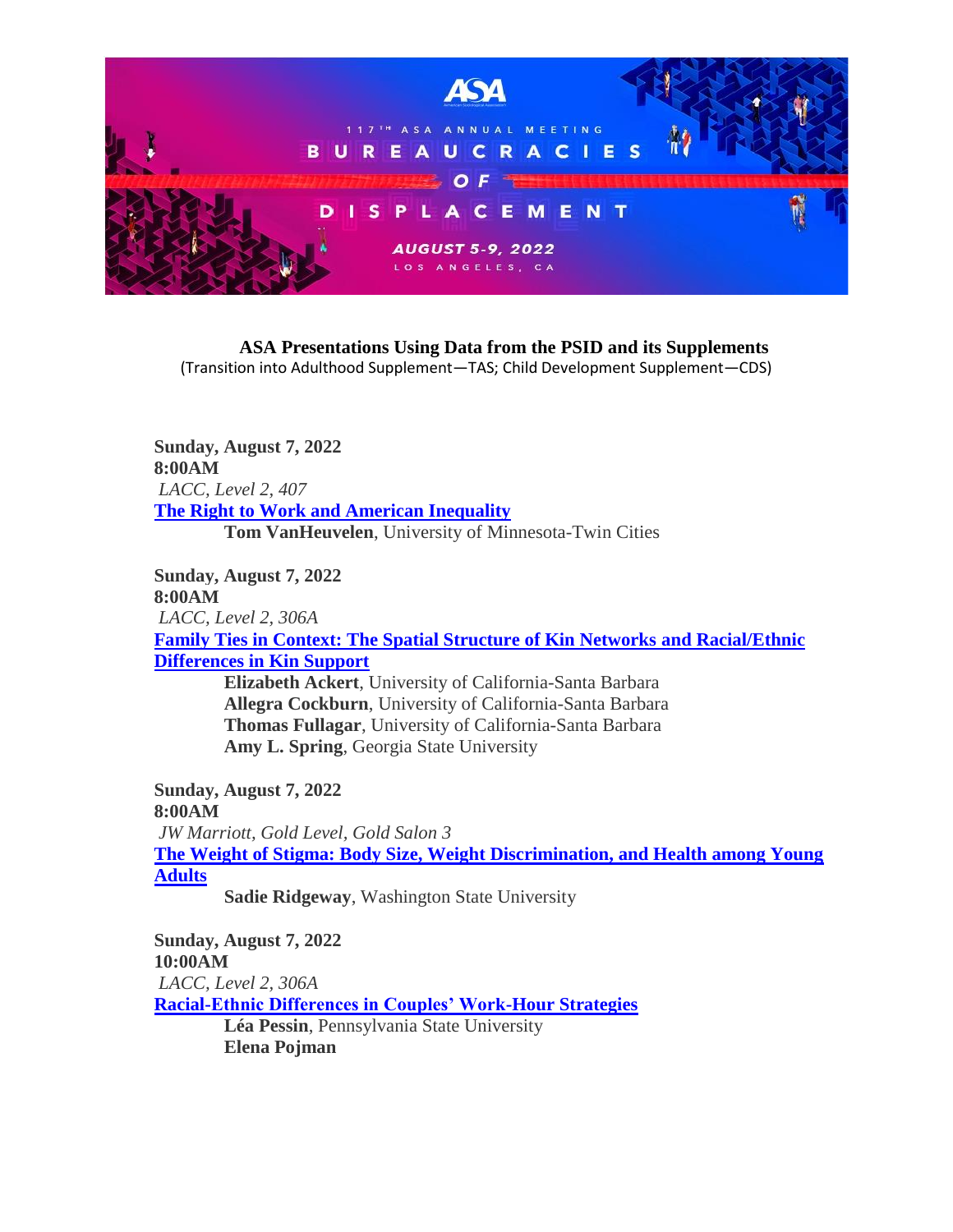**Sunday, August 7, 2022 10:00AM** *JW Marriott, Gold Level, Gold Salon 4* **[Examining changes in men's and women's long-term employment stability, 1968-2018](https://tinyurl.com/ybthu94a)**

**Vesna Pajovic**, Western University

**Sunday, August 7, 2022 12:00PM** *LACC, Level 2, 406A* **[Poverty Timing, Cumulative Disadvantage, and the Persistence of Intergenerational](https://tinyurl.com/y98q89g2)  [Inequality](https://tinyurl.com/y98q89g2) Davis Daumler**, University of Michigan

**Sunday, August 7, 2022 2:00PM**

*LACC, Level 2, 304A* **[Race, Incarceration, and Social Security Earnings](https://tinyurl.com/yb6awryn) Michael A. Schultz**, University of Texas-Austin **Becky Pettit**, University of Texas-Austin

**Sunday, August 7, 2022 2:00PM** *LACC, Level 1, 153C* **[Income Inequality in College Enrollment and Degree Attainment During and After](https://tinyurl.com/ybe79ch8)  [the Great Recession Years](https://tinyurl.com/ybe79ch8) Joshua Klugman**, Temple University **Genesis Arteta Jennifer C. Lee**, Indiana University-Bloomington

**Monday, August 8, 2022 8:00AM** *JW Marriott, Gold Level, Gold Salon 4* **[Gender and Parental Financial Support in the Transition to Adulthood](https://tinyurl.com/yac5nryx) Monica Kirkpatrick Johnson**, Washington State University **Sadie Ridgeway**, Washington State University

**Monday, August 8, 2022**

**10:00AM** *LACC, Level 2, 406A* **[The Intergenerational Transmission of Health Lifestyles](https://tinyurl.com/yc9ghfpg) Mahala Miller**, University of Minnesota-Twin Cities **Jane Schlapkohl VanHeuvelen**, University of Minnesota-Twin Cities **Tom VanHeuvelen**, University of Minnesota-Twin Cities

**Monday, August 8, 2022 10:00AM** *JW Marriott, Gold Level, Gold Salon 3* **[The Impact of Child Support Payments on Educational Trajectories](https://tinyurl.com/ydb3o2be) Rin Ferraro**, University of Oklahoma